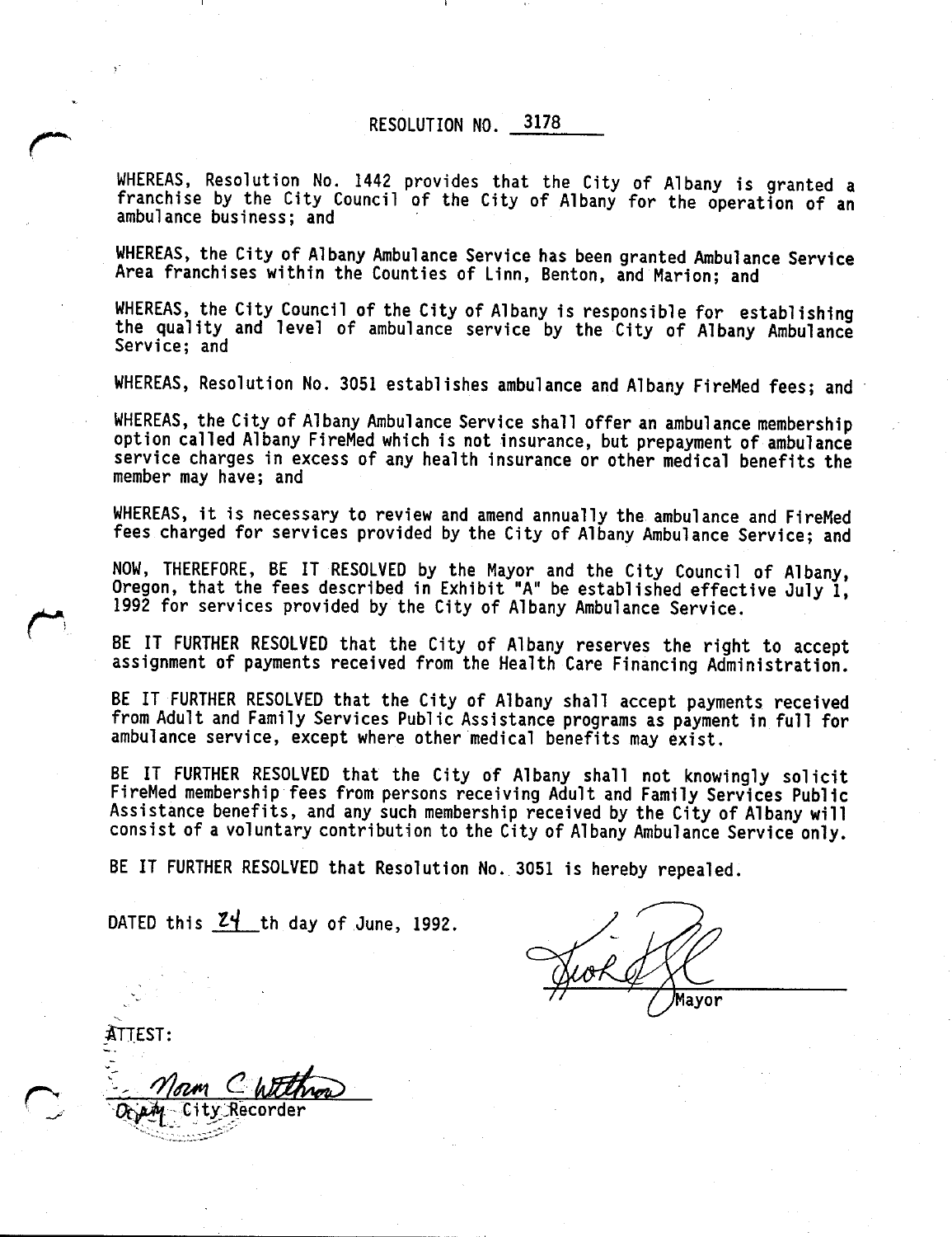## Exhibit "A"

## AMBULANCE & FIREMED FEE SCHEDULE

## A. AMBULANCE FEES:

| BASE RATE - IN-DISTRICT      | \$440.00 |
|------------------------------|----------|
| BASE RATE - OUT-OF-DISTRICT  | 575.00   |
| RESCUE SERVICES              | 175.00   |
| MILEAGE PER LOADED MILE      | 6.75     |
| WAITING TIME (PER HALF HOUR) | 60.00    |
| EXTRA ATTENDANT (PER HOUR)   | 30.00    |
| AID CALL (NO TRANSPORT)      | 125.00   |
|                              |          |

## B. FIREMED FEES:

| ______________________ |                                                                                                        |                           |
|------------------------|--------------------------------------------------------------------------------------------------------|---------------------------|
|                        | FIREMED MEMBERSHIP - IN-DISTRICT<br>FIREMED MEMBERSHIP - OUT-OF-DISTRICT<br>FIREMED 6-MONTH MEMBERSHIP | \$45.00<br>60.00<br>30.00 |
|                        |                                                                                                        |                           |

C. BASE RATE: The base rate covers all medical supplies, equipment, procedures and services associated with pre-hospital medical care and ambulance transportation. Fire Department rescue services and ambulance mileage, waiting time, and extra attendant charges are billed in excess of the base rate.

One base rate will be charged for each patient transported. Persons transported for non-medical reasons will not be charged <sup>a</sup> base rate or mileage. An example is <sup>a</sup> parent who accompanies an ill or injured child in the ambulance.

Only one base rate will be charged for each patient transported round-trip from point of origin to destination, and back to origin {see waiting time and mileage}.

- D. **IN-DISTRICT**: An in-district charge is applied when the primary residence of the ambulance user is within the areas bounded by the City of Albany city limits, the Albany Rural Fire Protection District {RFPD), the North Albany RFPD, and the Palestine RFPD. This area is hereafter referred to as the Albany Fire District.
- E. QUT-OF-DISTRICT: An out-of-district charge is applied when the primary residence of the ambulance user is outside the Albany Fire District.
- F. RESCUE SERVICES: Rescue fees are charged for motor vehicle accidents or rescues occurring within the Albany Fire District when an Albany Fire Department fire engine responds to assist the ambulance at the incident, and performs major extrication, rescue, or fire suppression activities.
- G. MILEAGE: One mileage fee is charged for each patient transported, computed at rate times miles, to the nearest whole mile. Mileage is based on "loaded miles" from the point of patient origin to destination. Roundtrip transport mileage is computed on total round trip loaded miles.